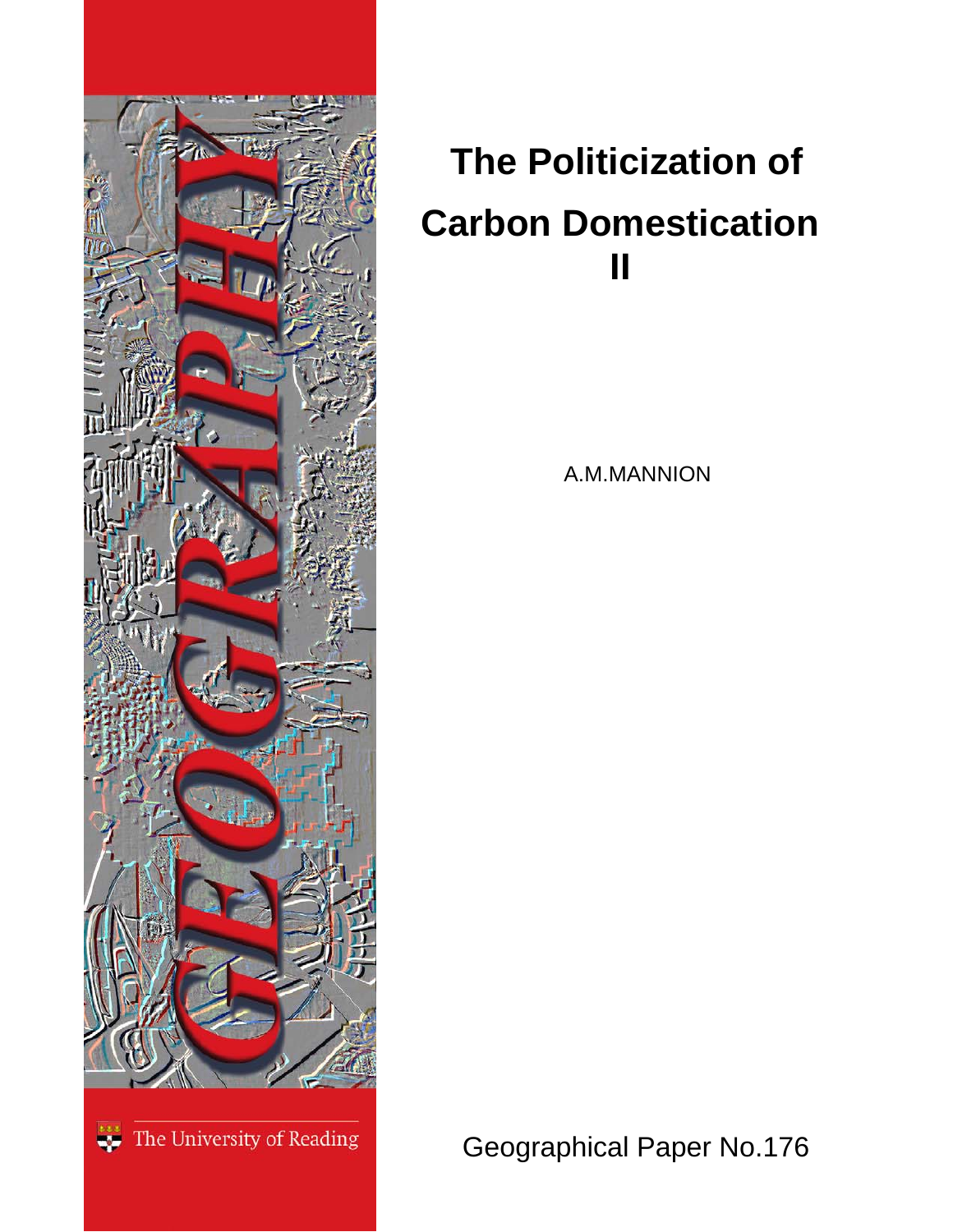# **The Politicization of Carbon Domestication II**

Geographical Paper No.176

# A.M.Mannion

May 2005

This paper is an excerpt from **Carbon and its Domestication** by A.M.Mannion and published in 2005 by Springer: Dordrecht Permission to reproduce the text has been granted by the publisher.

> The author is a member of the Department of Geography, University of Reading, Whiteknights, Reading RG6 6AB Telephone: 0118 9318320 Email: [A.M.Mannion@Reading.ac.uk](mailto:A.M.Mannion@Reading.ac.uk)

> > Series Editor: A.M.Mannion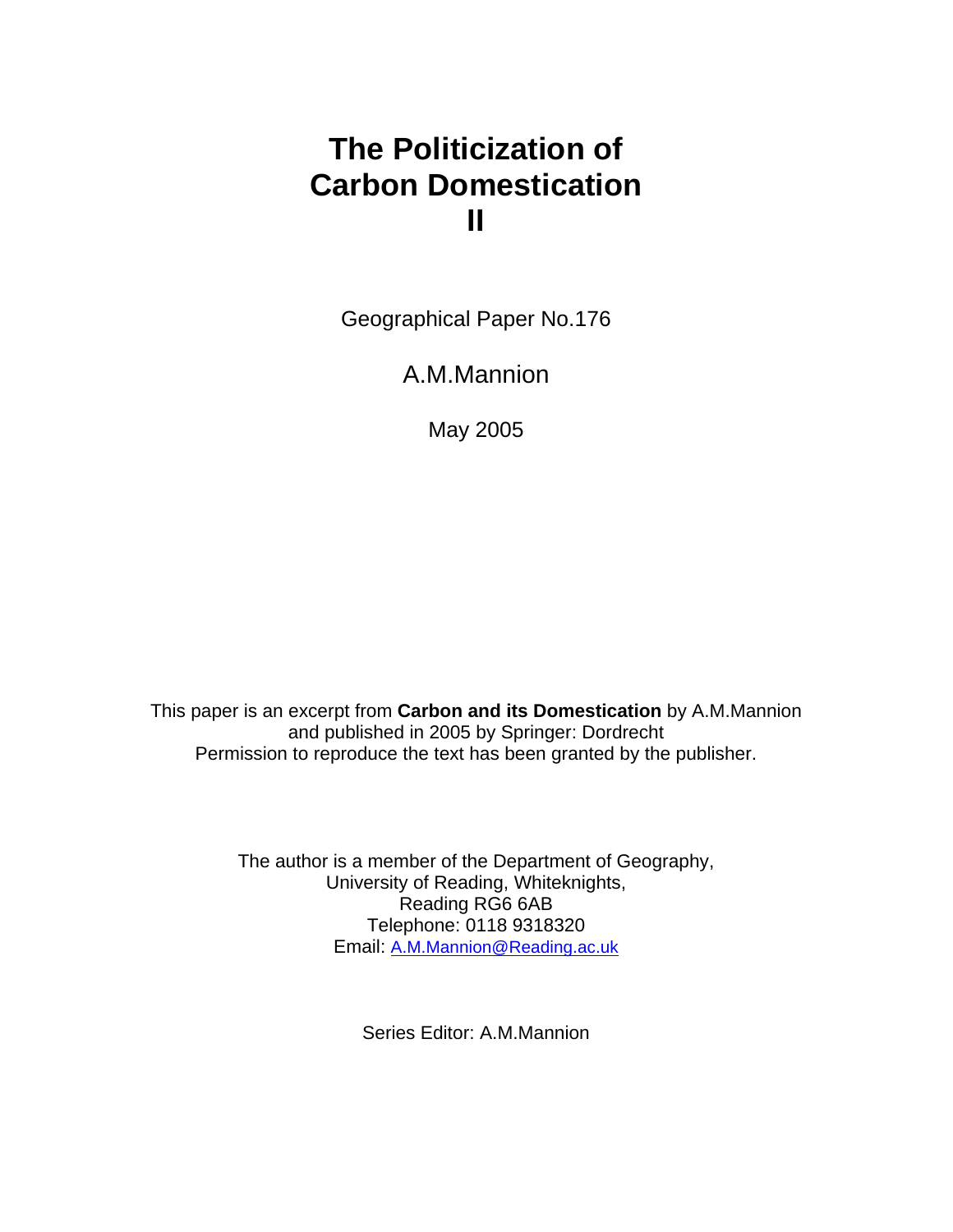#### 1. Introduction

In the 1970s the politicization of carbon domestication continued and intensified following the momentum gained in the immediate post World War II period with the establishment of the United Nations (UN). This began with formation of the United Nations Educational Scientific and Cultural Organization (UNESCO) in 1946 and was reinforced with the Man and Biosphere (MAB) programme in the 1970s; habitat description and conservation were given formal and international status. The establishment of the United Nations Environment Programme (UNEP) in 1972 was another milestone in the internationalization and politicization of carbon appropriation and management and it facilitated the strengthening of links with non-governmental organizations such as the World Wide Fund for nature (WWF), details of which are given in Mannion (2005a and b). It was under the auspices of UNEP that the concept of sustainable development was born and internationalized (WCED, 1987) and related activities generated the Earth Charter. UNEP's high-profile conferences have helped to catapult environmental issues into mainstream political agendas and have contributed to the formulation of management and conservation strategies. Amongst the most significant are the initiatives on climate and biodiversity. Acid rain, ozone depletion and global warming are subject to international investigation and action as a result. Carbon trading is one such action stimulated by the Kyoto Protocol on climatic change to tackle global warming. The Convention on Biodiversity (CBD) addresses the pressing issue of biodiversity loss and its embrace of the concept of sustainable development has led to several regional and national conservation initiatives.

Trade is also an important aspect of the domestication of carbon and indeed what could be more political? World trade is a complex issue and requires a more complete exposition than is possible here but some of the major features, organizations and problems are referred to in the penultimate section to ensure that trade is considered as major component of carbon-based resource exploitation.

# 2.1 The UN, UNEP, international agreements and the Earth Charter

The United Nations (UN) was created in 1945 with the objective of securing world security and peace following the upheaval of two World Wars between 1914 and 1945. One of its first agencies was the United Nations Educational Scientific and Cultural Organization (UNESCO) which was founded in 1946. Its objective was, and remains, the promotion of collaboration, and thus peace, between nations through education, science and culture. However, in the first two decades of its existence, environmental issues were of little consequence in UN activities, but increasing awareness of such issues in the late 1960s and early 1970s (see Mannion, 2005b) led the UN to recognize their role in the achievement of security and peace. Although concerns since the 1980s about UNESCO's administration and possible political bias have caused rifts within the organization and the withdrawal of several nations, including the USA and the UK, it has been instrumental in conservation through its establishment of the Man (*sic*) and Biosphere (MAB) in 1971; this was the result of deliberations between FAO, the World Health Organization (WHO), the World Meteorological Organization (WMO) and the International Council for Science (ICSU) in 1968. The MAB programme was charged with promoting an interdisciplinary approach to environmental investigation and conservation and people – environment relationships. In its 33-year history the MAB programme has undergone many changes but its prime objective remains the reconciliation of resource use and conservation. In this respect it is a major advocate of the 'ecosystem approach' adopted by the Convention on Biological Diversity (CBD) at the UN Conference on Environment and Development in 1992 (see Section 2.3 and *Table 2*).

To achieve these objectives MAB has established a series of Biosphere Reserves worldwide which are defined (see UNESCO, 2004) as "areas of terrestrial and coastal ecosystems promoting solutions to reconcile the conservation of biodiversity with its sustainable use". They are internationally recognized, nominated by national governments and remain under sovereign jurisdiction of the states where they are located. Biosphere reserves serve in some ways as 'living laboratories' for testing out and demonstrating integrated management of land, water and biodiversity. Each biosphere reserve is intended to fulfil three basic functions, which are complementary and mutually reinforcing, as given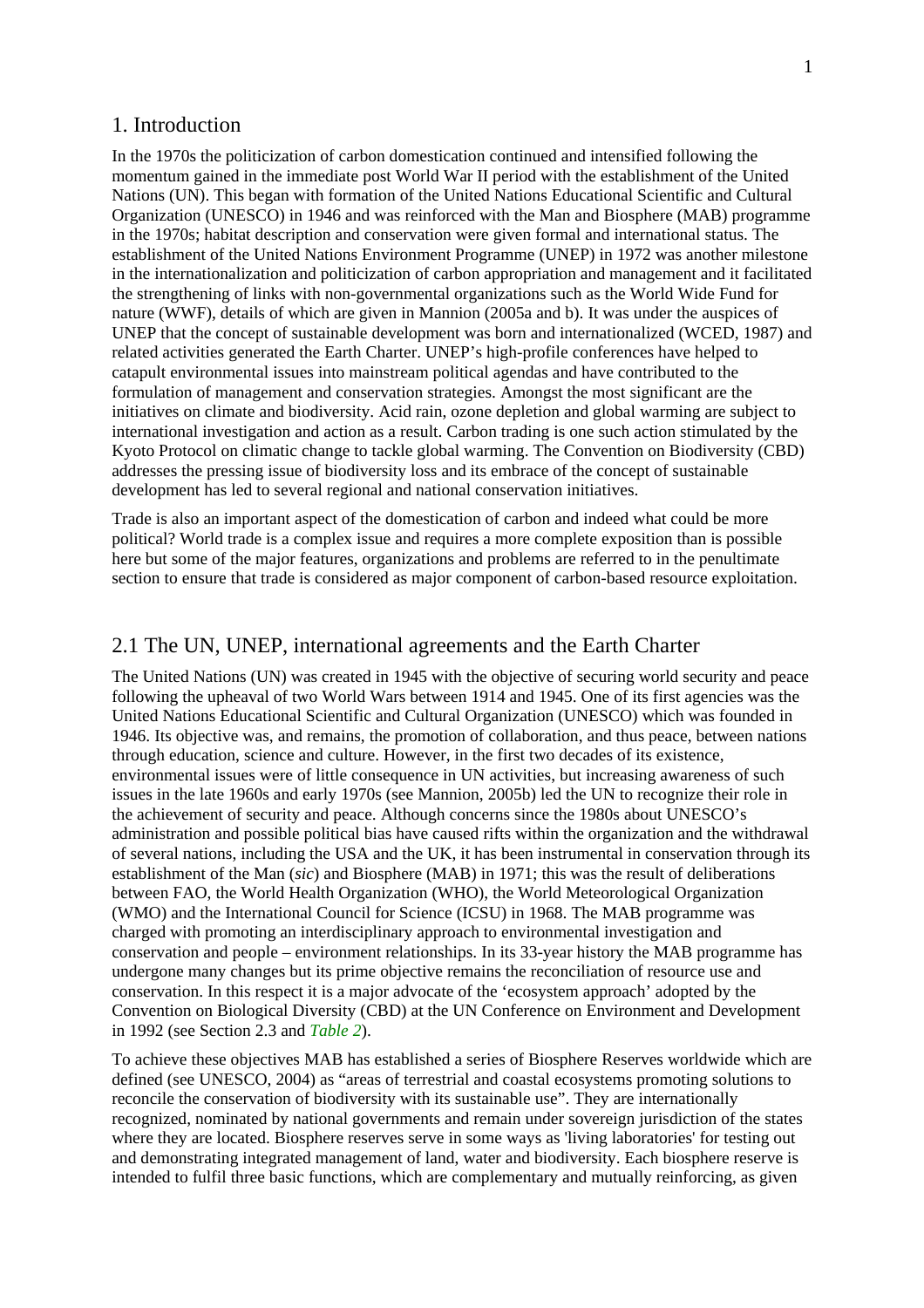in *Table 1*. The designation of biosphere reserves is ongoing and in November 2004 there were 459 reserves in 97 countries (for a complete list see UNESCO, 2004). Some of these reserves are classified as World Heritage Sites. The MAB programme also publishes a bulletin and organizes workshops and conferences.

| <b>CONSERVATION</b> | to contribute to the conservation of landscapes,<br>ecosystems, species and genetic variation.                                                                                                             |
|---------------------|------------------------------------------------------------------------------------------------------------------------------------------------------------------------------------------------------------|
| <b>DEVELOPMENT</b>  | to encourage economic and human development which<br>is socially, culturally and ecologically sustainable.                                                                                                 |
| <b>LOGISTICS</b>    | to provide support for research, monitoring, education<br>and information exchange on scientific and socio-<br>cultural aspects of conservation and development at<br>scales from the local to the global. |

*Table 1:* The functions of MAB biosphere reserves (based on UNESCO, 2004).

A year after MAB was founded, the United Nations Environment Programme (UNEP; see UNEP, 2004a)) was established in 1972 as a component of the United Nations (UN) following the International Conference on the Human Environment in Stockholm, Sweden, in 1972. Its mission is given below.

> To provide leadership and encourage partnership in caring for the environment by inspiring, informing, and enabling nations and peoples to improve their quality of life without compromising that of future generations.

Based in Nairobi, UNEP is 'the voice of the environment' in the UN. It has an executive director who works with a senior management group, regional directors and representatives and national committees, and who liaise with ministries of environment worldwide and international organizations such as the WWF (see Mannion, 2005b). UNEP produces publications, web-based information and technical advice as well as organizing international conferences. The information it makes available includes the Global Resource Information Database (GRID), the International Register of Potentially Toxic Chemicals (IRPTC). The former comprises a network of co-operating centres worldwide whose objective is to make environmental data accessible; a major resource is a range of digital maps, including thematic maps. The latter lists details of potentially toxic chemicals and their mode of action. UNEP also runs an environment network through a web site ([www.unep](http://www.unep/).net) which provides environmental information through links with other web sites. There is also a regular magazine entitled *Our Planet,* a series of reports entitled *Global Environmental Outlook (GEO)* as well as a range of other services to governments, environmental groups etc.

The UN, independently of UNEP, also commissioned the World Conference on Environment and Development in 1983 under the chairpersonship of Gro Harlem Brundtland, former prime minister of Norway. The object was to devise a plan to bring about development within the bounds of maintaining environmental integrity. The outcome of this conference, published in 1987 as *Our Common Future* (WCED, 1987), advocated the concept of sustainable development. This concept, formally proposed as "Development that meets the needs of the present without compromising the ability of future generations to meet their own needs" has been widely adopted by governments worldwide. Now more sentiment than objective, the concept of sustainable development has become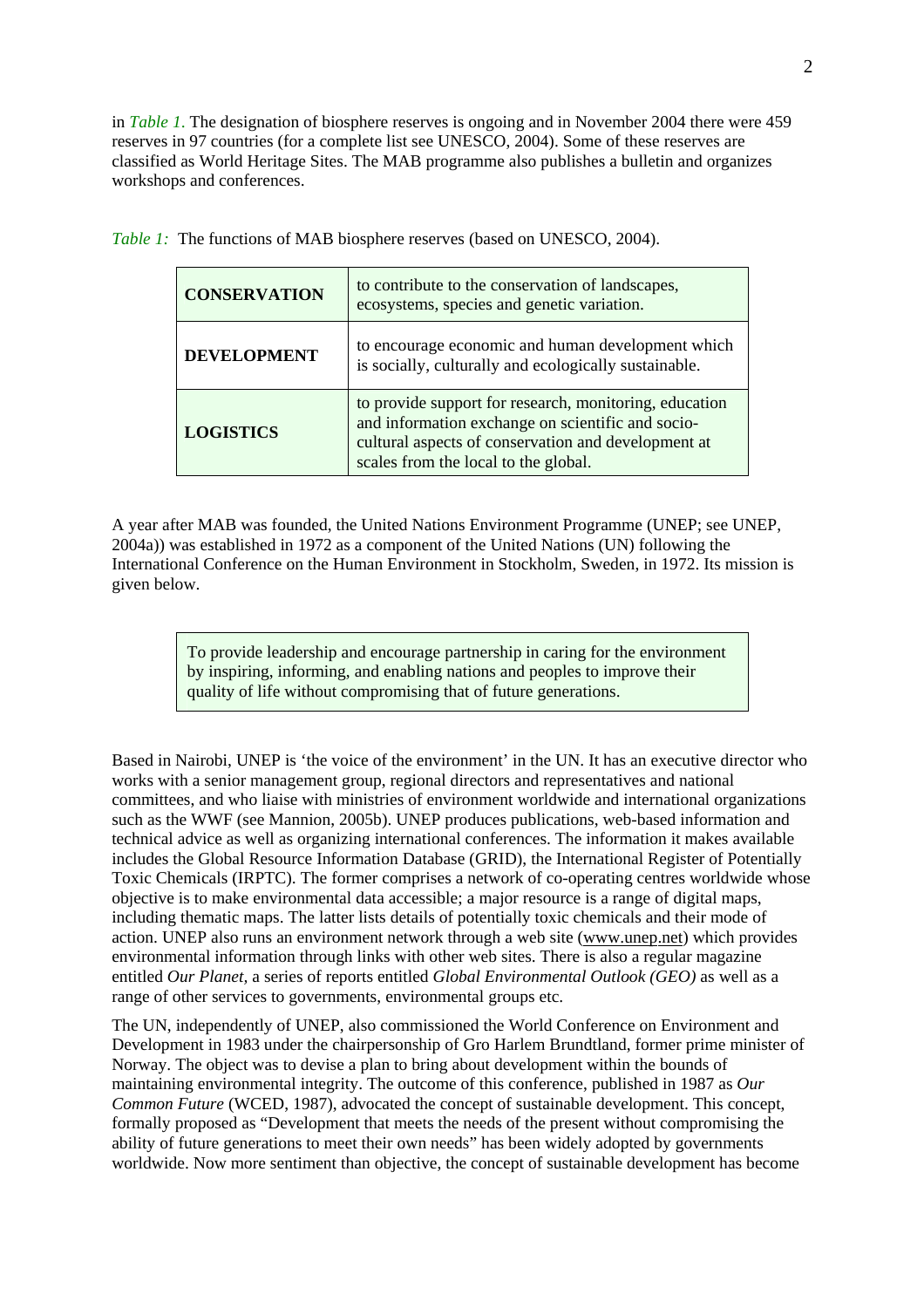clichéd, and much debate surrounds its true meaning and relevance (see Williams and Millington, 2004, for a discussion and Lumley and Armstrong, 2004, for historical background).

However, UNEP has embraced sustainable development as a focus in its activities. This is reflected in UNEP's most high-profile activities, notably its international conferences. Apart from the founding conference in Stockholm in 1972 which established the duality of environment and development, other conferences include the so-called Earth summits of Rio de Janeiro in 1992 and Johannesburg in 2002. The former (the International Conference on Environment and Development) was influential insofar as it achieved several major agreements relating to the environment and which all concern carbon in one form or another. Brief details of the agreements on climatic change, biodiversity, forests and action plans are given in Table 2. The principles (see O'Riordan, 2000, for details) established in these agreements have become significant nationally, regionally and locally through their adoption by government agencies.

*Table 2:* Major agreements of the 1992 UN Conference on Environment and Development (UN, 1997).

#### **Framework Convention on Climate Change**

The aim is to provide an international framework within which future actions can be taken. The main climate problem was recognized as global warming and discussions ensued concerning reductions in carbon dioxide emissions, i.e. to reduce them to 1990 levels by 2000. The UN Framework Convention on Climate Change was drawn up. The EU declined to ratify the treaty; individual countries set their own targets and lengthened the time available to reach them. Developing countries expected developed countries to set the pace and to fund the cuts for both groups of countries. This treaty, although being diluted by ambiguous composition, has at least established the value of the precautionary principle since, in 1992, the evidence for anthropogenic global warming was equivocal. 150+ nations signed this agreement.

#### **The Convention on Biological Diversity**

The focus of this treaty, which came into force in 1994, is the conservation of the Earth's biota through the protection of species and habitats or ecosystems. The debate polarized developing and developed nations insofar as the developing countries house more of the world's biodiversity (where it is experiencing many threats) than the developed countries which are skilled in biotechnology. The convention was signed by 153 countries, a major exception being the USA because of fears that US biotechnology companies could be disadvantaged. The USA has since signed.

#### **Statement on Forest Principles**

This represents a diluted (and legally unenforceable) consensus on forest management which resulted from earlier (1990-1991) attempts to formulate a global forest convention. The principles assert the sovereign right of individual countries to profit from their forest resources but advocate that this should take place within a framework of forest protection, conservation and management.

#### **The Rio Declaration on Environment and Development**

This has its origins in the UN Conference on the Human Environment, Stockholm in 1972. It is a statement of 27 principles upon which the nations have agreed to base their actions in dealing with environment and development issues.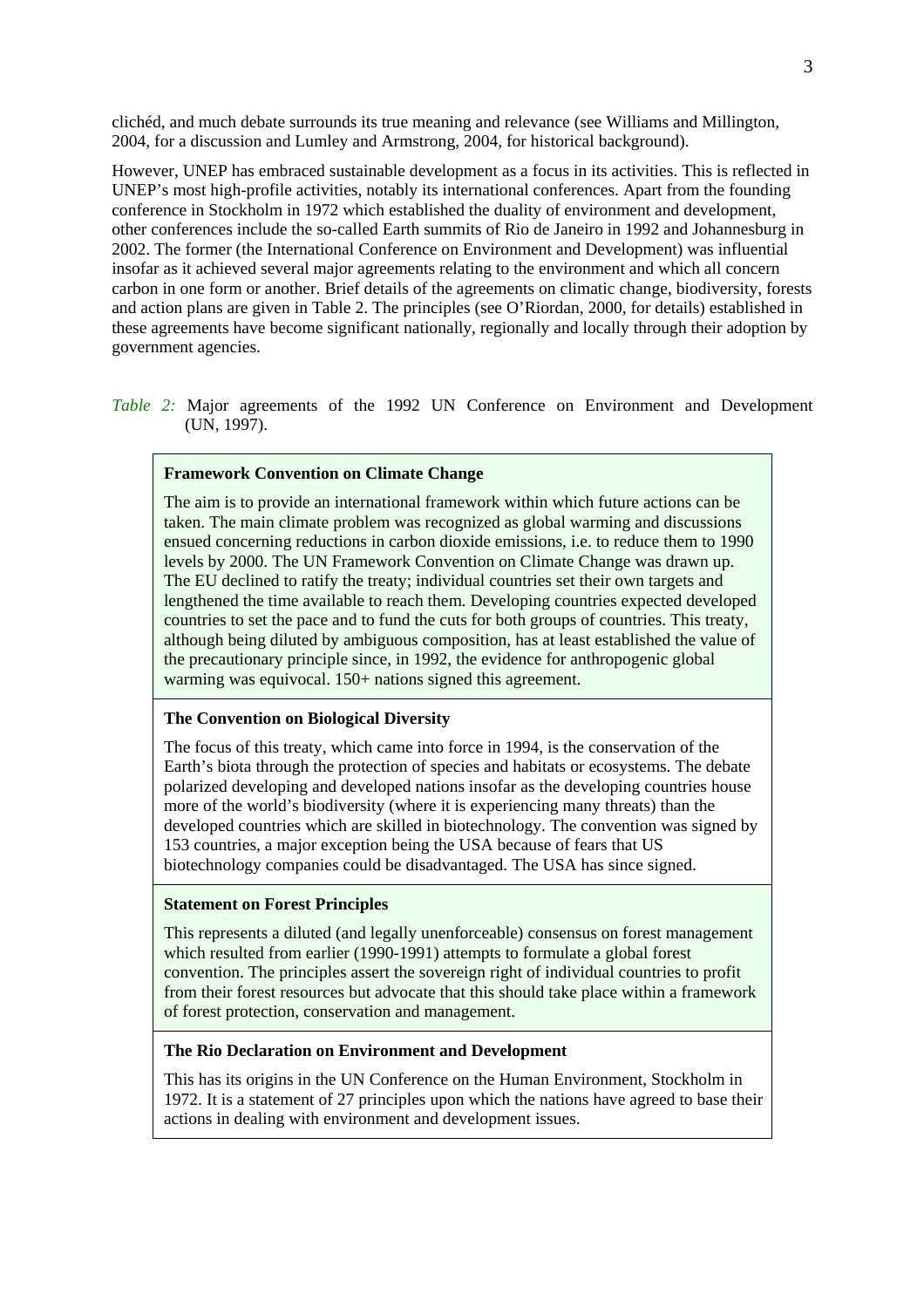#### **Agenda 21**

This is a 40-chapter action plan for sustainable development. It established tasks, targets, costs, etc., for actions which combine economic development and environmental protection. In many nations, e.g. the UK, the suggestions of Agenda 21 have been incorporated into local, regional and national development strategies. It led to the establishment of the UN Commission on Sustainable Development in 1992.

The UN Commission on Sustainable Development, established in 1992 (see *Table 2*), is charged with promoting, implementing and monitoring development focussed on sustainability, including the addressing of social issues such as poverty and grass-roots decision making. This commission, as part of UNEP, lacks authority and its various reports indicate that some, but not nearly enough, progress has been made and that environmental degradation continues. In 2002 a further 'Earth summit', the World Summit on Sustainable Development, was held in Johannesburg. Its objectives were to determine progress in sustainable development, a measure of the success of Agenda 21 which was promoted at the UNCED in 1992 (see *Table 2*); it confirmed earlier reports from the UN Commission on Sustainable Development but also highlighted the partnership approach. This is defined as voluntary, multi-stakeholder initiatives aimed at implementing sustainable development and governments were urged to promote such liaisons as complementary approaches to those of government agencies (see Johannesburg Summit, 2002). It culminated in the 'Johannesburg Declaration' which restated and renewed commitments on the part of governments to sustainable development.

Its objectives encompass the eradication of poverty, changing unsustainable patterns of consumption and production, protecting and managing the natural resource base of economic and social development, sustainable development in a globalizing world, health and sustainable development, sustainable development of small island developing states, sustainable development for Africa and other regional initiatives, the means of implementing sustainable development, the institutional framework for sustainable development, strengthening the institutional framework for sustainable development at the international level, and the roles of international agencies such as the UN as well as those of national governments in promoting sustainable development. In addition, UNEP was responsible for the First Global Ministerial Environmental Forum which was held in 2000. It reflects the 'globalization' of environmental politics and the need for governments to confer and exchange ideas.

Other initiatives under the auspices of the UN/UNEP have focussed on climatic change and are examined in Section 2.2. Another formal development from the UNCED in Rio de Janeiro is the Earth Charter. Intergovernmental efforts to generate a formal charter at Rio failed but interested parties from civic society, whose interest stemmed from the 1983 World Conference on Environment and Development (WCED), continued to press for it and it came into existence in 1994 under the direction of an international, but non-governmental, Earth Charter Commission. Its history and objectives are described by d'Evie and Glass (2002). The Earth Charter's focus is the recognition of close peopleenvironment relationships and the necessity of sustainable development. It promotes just ecological and social integrity (see papers in Miller and Westra, 2002) and thus embraces equity in resource use as well as peace and democracy. Its mission is given below (see The Earth Charter Initiative; Earth Charter, 2004).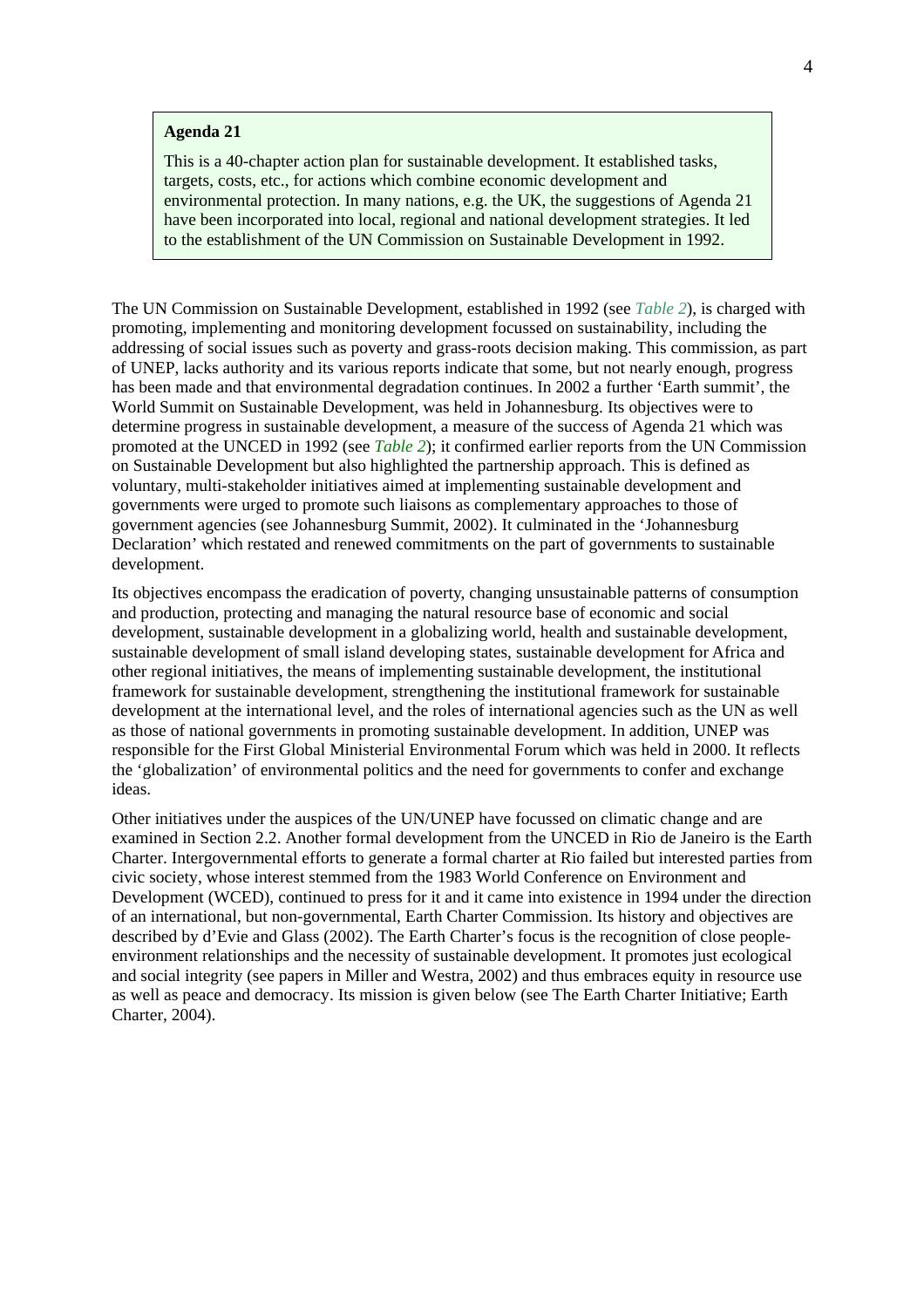- The mission of the Earth Charter is to establish a sound ethical foundation for the emerging global society and to help build a sustainable world based on respect for nature, universal human rights, economic justice, and a culture of peace.
- The goals of the Earth Charter Initiative are:

 To promote the dissemination, endorsement, and implementation of the Earth Charter by civil society, business, and government.

To encourage and support the educational use of the Earth Charter.

To seek endorsement of the Earth Charter by the UN.

The Earth Charter did not gain official UN acceptance at the World Summit on Sustainable Development in Johannesburg in 2002 but its supporters continue to press for recognition and it was endorsed by the IUCN in November 2004. The web site provides material for educational purposes.

### 2.2 International initiatives on atmosphere/climate

Throughout the 1970s and 1980s concerns were intensifying in the scientific community about the prospect of atmospheric and climatic change. Three main problems can be identified: acid rain, stratospheric ozone depletion and global warming. All are linked to the domestication of carbon.

First so-called 'acid rain' is produced through fossil-fuel burning, especially coal. Its production, impact and mitigation is discussed in Mannion (1997a), Middleton (2003) and Kemp (2004), and referred to in Section 5.5. When carbon dioxide, nitrous oxides and sulphur dioxide are released into the atmosphere they combine with water to produce acids, notably carbonic, nitric and sulphuric acids, and also possibly combine with heavy metals such as lead and cadmium. These are deposited from precipitation either locally where they are produced or at a distance from the source if they are transported by winds. The result is soil acidification and the corrosion of buildings in cities. The former can impair vegetation and cause acidification of lakes and streams which, if severe, may result in the loss of flora and fauna. In cities, the etching of buildings, erosion of material from limestoneclad walls and loss of definition of sculpted façades cause eye-sores, and poor atmospheric quality is a health hazard, especially for those with respiratory problems. Mitigation is, however, possible as is demonstrated by the considerable success of many industrialized nations in the northern hemisphere to curb emissions, a process which has led to much recovery from acidification in vulnerable environments.

The strategies employed include flue gas desulphurization requiring the employment of scrubbers in power stations to remove sulphur dioxide. Catalytic reduction processes have been developed to remove nitrous oxides though they are not as widely applied due to high costs, and little effort has been made to remove carbon dioxide prior to emission (see below in relation to global warming). However, these mitigating strategies are linked with international agreements to reduce the spread of acidification and reverse its impact. Such agreements have come into existence under the umbrella of the Geneva Convention on Long-range Transboundary Air Pollution (LRTAP) of 1979. According to the United Nations Economic Commission for Europe (UNECE, 2004), this convention has its origins in the 1960s when it was first recognized that pollution could be transported between nations; research indicated that Scandinavian lakes were being acidified by emissions from other European nations. This issue was highlighted at the UN Conference on the Human Environment in 1972 and following collaborative studies which highlighted long-distance transport of pollutants the LRTAP was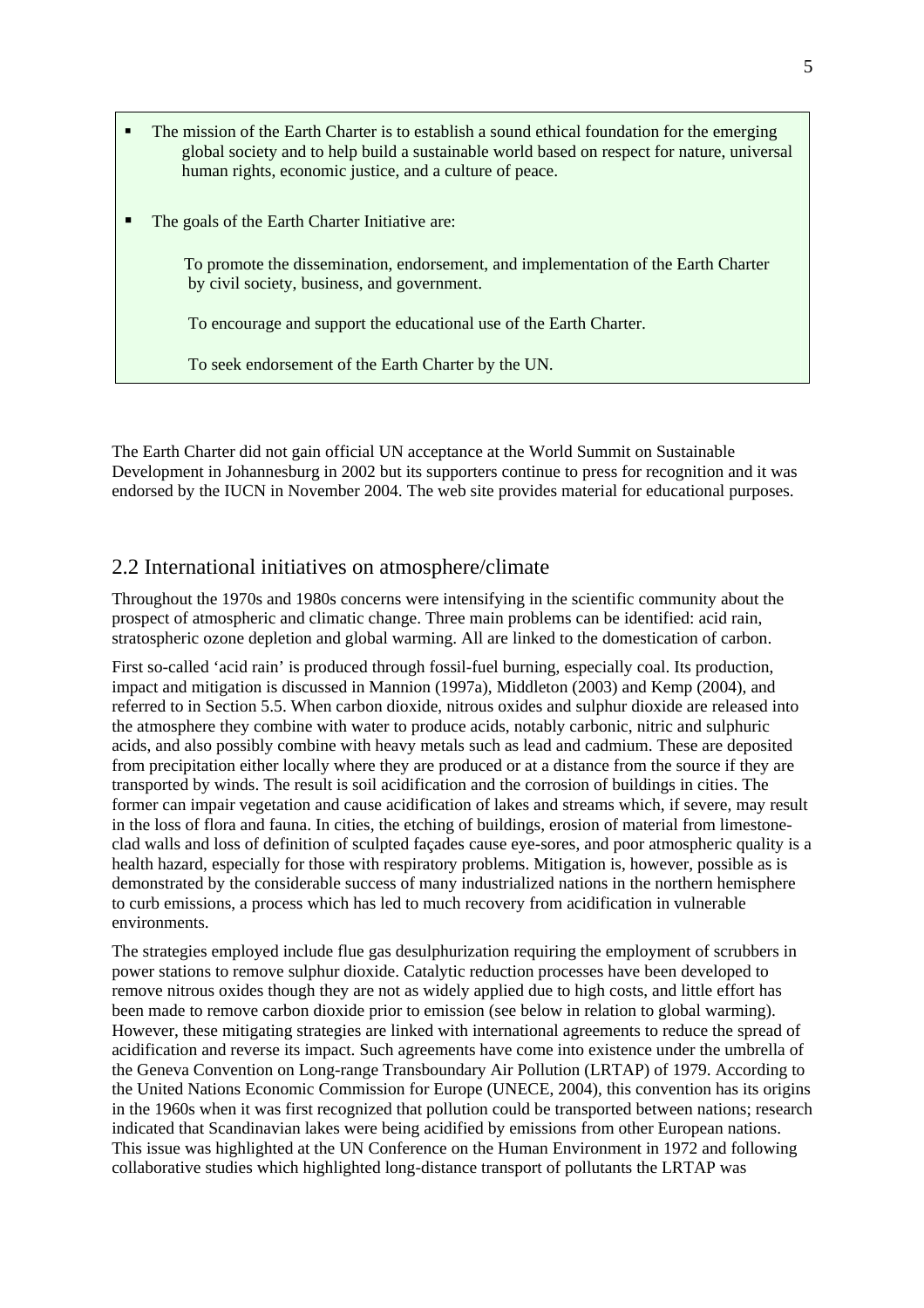established and came into force in 1983. There are now eight protocols as listed in *Table 3*. The 1985 protocol is often referred to as the 30 per cent club because of the requirement of signatories to reduce sulphur emissions by at least 30 per cent and it was the first major protocol, and indeed international agreement, to tackle 'acid rain'. The other protocols deal with other aspects of atmospheric pollution.

*Table 3:* Protocols to the Convention on Long-Range Transboundary Air Pollution (LRTAP), (based on UNECE, 2004)

> 1999 Protocol to Abate Acidification, Eutrophication and Ground-level Ozone; 31 Signatories and 14 ratifications. Not yet in force. (Guidance documents to Protocol adopted by decision 1999/1).

> 1998 Protocol on Persistent Organic Pollutants (POPs); 21 ratifications parties. Entered into force on 23 October 2003.

1998 Protocol on Heavy Metals; 24 ratifications parties. Entered into force on 29 December 2003.

1994 Protocol on Further Reduction of Sulphur Emissions; 25 Parties. Entered into force 5 August 1998.

1991 Protocol concerning the Control of Emissions of Volatile Organic Compounds or their Transboundary Fluxes; 21 Parties. Entered into force 29 September 1997.

1988 Protocol concerning the Control of Nitrogen Oxides or their Transboundary Fluxes; 29 Parties. Entered into force 14 February 1991.

1985 Protocol on the Reduction of Sulphur Emissions or their Transboundary Fluxes by at least 30 per cent; 22 Parties. Entered into force 2 September 1987.

1984 Protocol on Long-term Financing of the Cooperative Programme for Monitoring and Evaluation of the Long-range Transmission of Air Pollutants in Europe (EMEP); 41 Parties. Entered into force 28 January 1988.

Today 'acid rain' is much less of a problem then it was 20 years ago in Europe and North America but it is now spreading in industrializing countries in Asia and Latin America. In order to help prevent acidification in these regions the Regional Acidification Information and Simulation (RAINS) programme has been devised by EU researchers as 'early warning' system for Asian governments. Details for RAINS for Europe and for Asia are documented by the International Institute for Applied Systems Analysis (IIASS, 2004).

Another aspect of atmospheric pollution involving carbon is that of chlorofluorocarbons (CFCs). As discussed in Mannion (2005a), these are molecules containing carbon combined with halides such as chlorine. They do not occur in nature and were first created artificially in the late 1920s; widespread use as refrigerants and propellants in aerosols began in the 1950s and as cleaning agents in the electronics industry in the early 1980s. Unfortunately, these compounds are now known to damage the ozone layer in the stratosphere, a layer of the upper atmosphere between 12 and 50 km above the Earth's surface. The ozone is important because it absorbs ultraviolet light and thus limits the amount reaching the Earth's surface where high concentrations can cause skin cancer and genetic alterations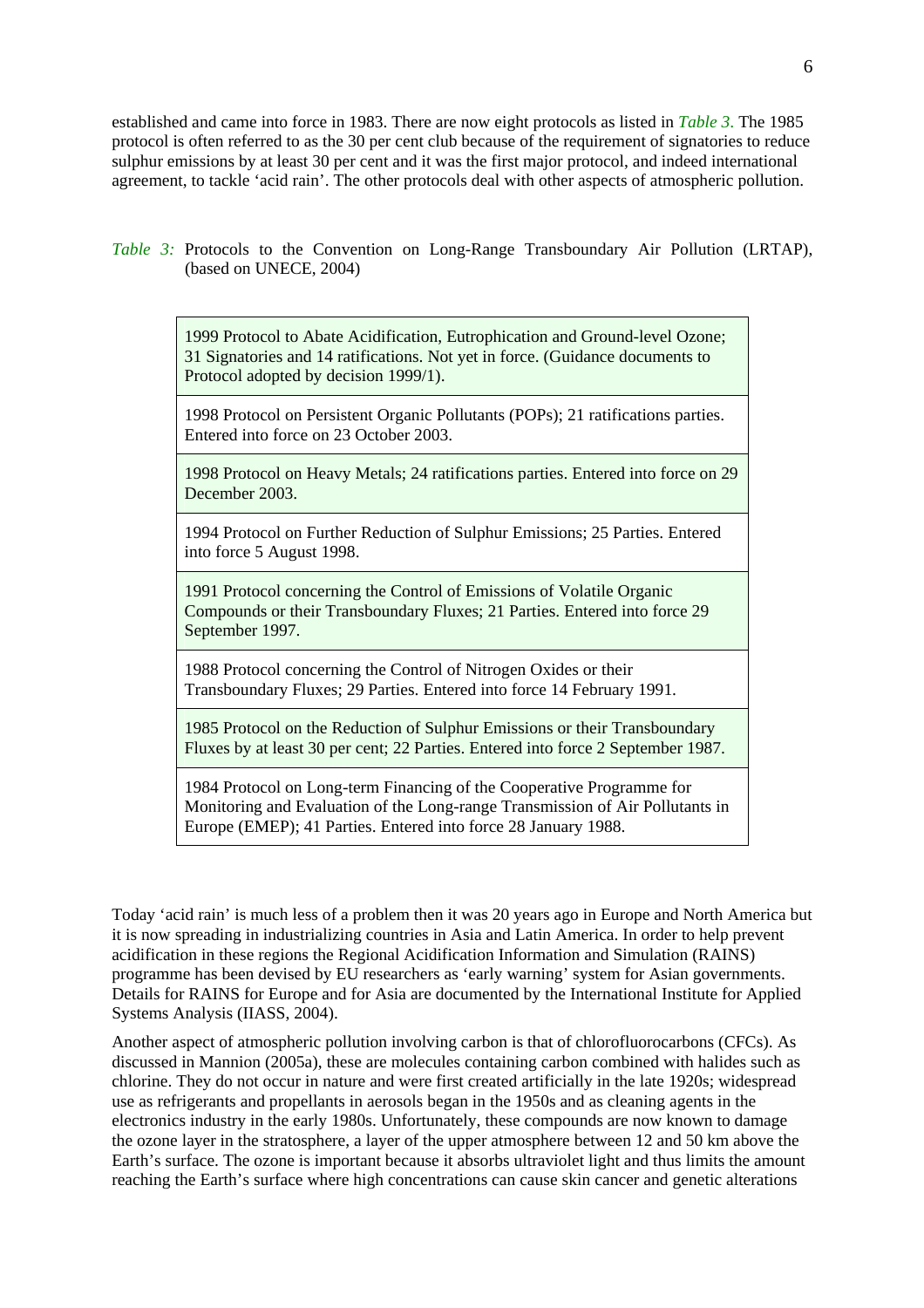in organisms. Moreover, CFCs are themselves potent heat-trapping gases and thus contribute to global climatic change. The problem of ozone depletion went unrecognized until the 1970s when Molina and Rowland (1974) produced evidence that CFCs cause stratospheric ozone to break down and in the mid-1980s an 'ozone hole' was first identified over the Antarctic by Farman *et al.* (1985). By 1979 the governments of Canada, Norway, Sweden and the USA had banned CFC use for aerosols and by 1987 concern had become international. This culminated in the UN-sponsored Montreal Protocol on Substances that Deplete the Ozone Layer (see UNEP, 2004b for details) which was widely adopted, with subsequent amendments in 1990 and 1992. This protocol prescribes that the production and use of compounds with the capacity to deplete ozone in the stratosphere, i.e. chlorofluorocarbons, halons, carbon tetrachloride, and methyl chloroform, should be phased out by 2000, or by 2005 for methyl chloroform. The protocol has been widely though not universally accepted, but it is anticipated that the stratospheric ozone layer will return to its pre-CFC condition by c. 2050.

However, while the issues of 'acid rain' and stratospheric ozone depletion remain significant, and provide evidence that internationally agreed strategies can be effective, the most pressing problem of carbon dioxide emissions remains. This has spawned another round of international protocols under the auspices of the UN. In 1988 the Intergovernmental Panel on Climate Change (IPCC) was established as a joint venture between the World Meteorological Organization (WMO) and UNEP. Its role "is to assess on a comprehensive, objective, open and transparent basis the scientific, technical and socio-economic information relevant to understanding the scientific basis of risk of humaninduced climate change, its potential impacts and options for adaptation and mitigation" (IPCC, 2004). IPCC is managed by a secretariat and is based in Geneva at the WMO. As *Table 4* shows, it comprises three working groups and a task force whose objective is to appraise the international community on all aspects of climatic change through the analysis of published literature. The first report was produced in 1990 and provided impetus for the formation of an Intergovernmental Negotiating Committee which documented the UN Framework Convention on Climate Change (UNFCC) in 1992 which was signed at the UNCED (Earth Summit) in Rio de Janeiro (see *Table 2*); it came into force in 1994.

| <b>Working Group I</b>   | assesses the scientific aspects of the climate system and<br>climate change                                                                                                       |
|--------------------------|-----------------------------------------------------------------------------------------------------------------------------------------------------------------------------------|
| <b>Working Group II</b>  | assesses the vulnerability of socio-economic and natural<br>systems to climate change, negative and positive<br>consequences of climate change, and options for adapting<br>to it |
| <b>Working Group III</b> | assesses options for limiting greenhouse gas emissions<br>and otherwise mitigating climate change                                                                                 |
| <b>Task Force</b>        | is responsible for the IPCC National Greenhouse Gas<br><b>Inventories Programme</b>                                                                                               |

*Table 4:* The structure of the IPCC (based on IPCC, 2004)

The second report of the IPCC was published in 1995 and was instrumental in the formulation of the Kyoto Protocol to the UNFCC in 1997. It highlighted the significance of human impact on global climate. Its third report was in 2001 a fourth report is scheduled for 2007.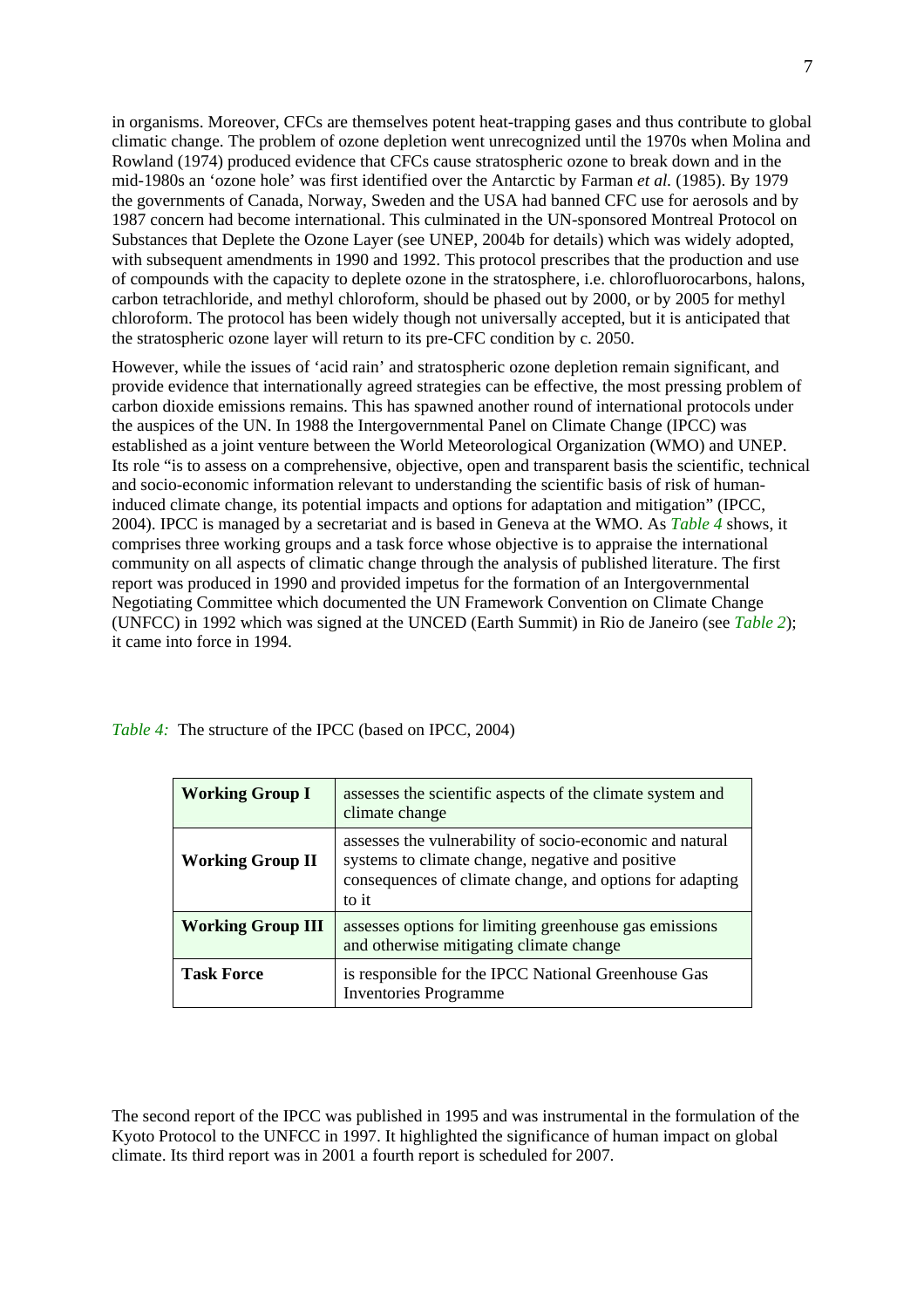The Kyoto Protocol was signed initially by 84 nations who accepted the principle that emissions of heat-trapping (greenhouse) gases should be reduced by at least 5 per cent of levels in 1990 in the commitment period of 2008 -2012 (UNFCCC, 2004). The gases are listed in *Table 5*.

*Table 5:* The major heat-trapping (greenhouse) gases

| Carbon dioxide $(CO2)$        |  |
|-------------------------------|--|
| Methane $(CH_4)$              |  |
| Nitrous oxide $(N_2O)$        |  |
| Hydrofluorocarbons (HFCs)     |  |
| Perfluorocarbons (PFCs)       |  |
| Sulphur hexafluoride $(SF_6)$ |  |

How this was to be achieved was decided at a later meeting in Marrakech in 2001, with details documented as the Marrakech Accords. Some nations have not signed the Kyoto Protocol, notably the USA which is one of the world's major producers of heat-trapping gases. The EU has a block target of an 8 per cent reduction and an agreed redistribution within EU nations will take place to meet it. This began in January, 2005, and as pointed out by Pearce (2005a) it involves the allocation of carbon dioxide quotas to specific companies; those with insufficient quotas to match their real emissions will have to purchase additional quotas from those companies which produce less carbon dioxide than their permits allow. A record or permit allocation and exchange is to be effected through an electronic registration system. All signatories are required to establish domestic policies and measures to achieve their targets though not all measures have to be concerned with actual emissions. Other actions involving carbon sinks may be developed to offset emissions. Possibilities include afforestation, reforestation and deforestation (as defined in the Kyoto Protocol) and forest management, cropland management, grazing land management and land revegetation. The Protocol also establishes three 'mechanisms' known as joint implementation, the clean development mechanism and emissions trading to assist nations in reducing emissions. Joint implementation, which is essentially a technology transfer, involves reducing emissions or providing sinks in another country which is also a signatory of the same status i.e. Annex 1 countries. These are defined as "the industrialized countries listed in this annex to the Convention who sought to return their greenhouse-gas emissions to 1990 levels by the year 2000…. They have also accepted emissions targets for the period 2008-12. They include the 24 original OECD members, the European Union, and 14 countries with economies in transition (e.g. Croatia, Liechtenstein, Monaco, and Slovenia, with the Czech Republic and Slovakia replacing Czechoslovakia)". The 'clean development mechanism' allows credit for emission reductions and/or the establishment of carbon sinks in another nation not in Annex I. Emissions trading allows an Annex I Party to transfer some of the emissions under its assigned amount, as assigned amount units (AAUs), to another Annex I Party that finds it relatively more difficult to meet its emissions restrictions. Trading in gains made under the auspices of joint implementation and the clean development mechanism may also be traded. An overview of carbon trading etc. has been compiled by Hasselknippe (2003).

On the world stage, carbon trading began in 2004. According to  $CO<sub>2</sub>e$  (2004) the first legally-binding transaction in October involved the purchase of Clean Development Mechanism (CDM) Certified Emission Reductions (CERs) by a European company. The collective CERs from three Brazilian electricity generating stations run on waste from sugar cane, i.e. a renewable resource, were purchased by an unnamed but leading European country.  $CO<sub>2</sub>e$  were also involved in an earlier arrangement between Chilean, Japanese and Canadian companies. The Chilean company developed a new treatment for pig manure which facilitates the efficient capture and use of methane, generating CDM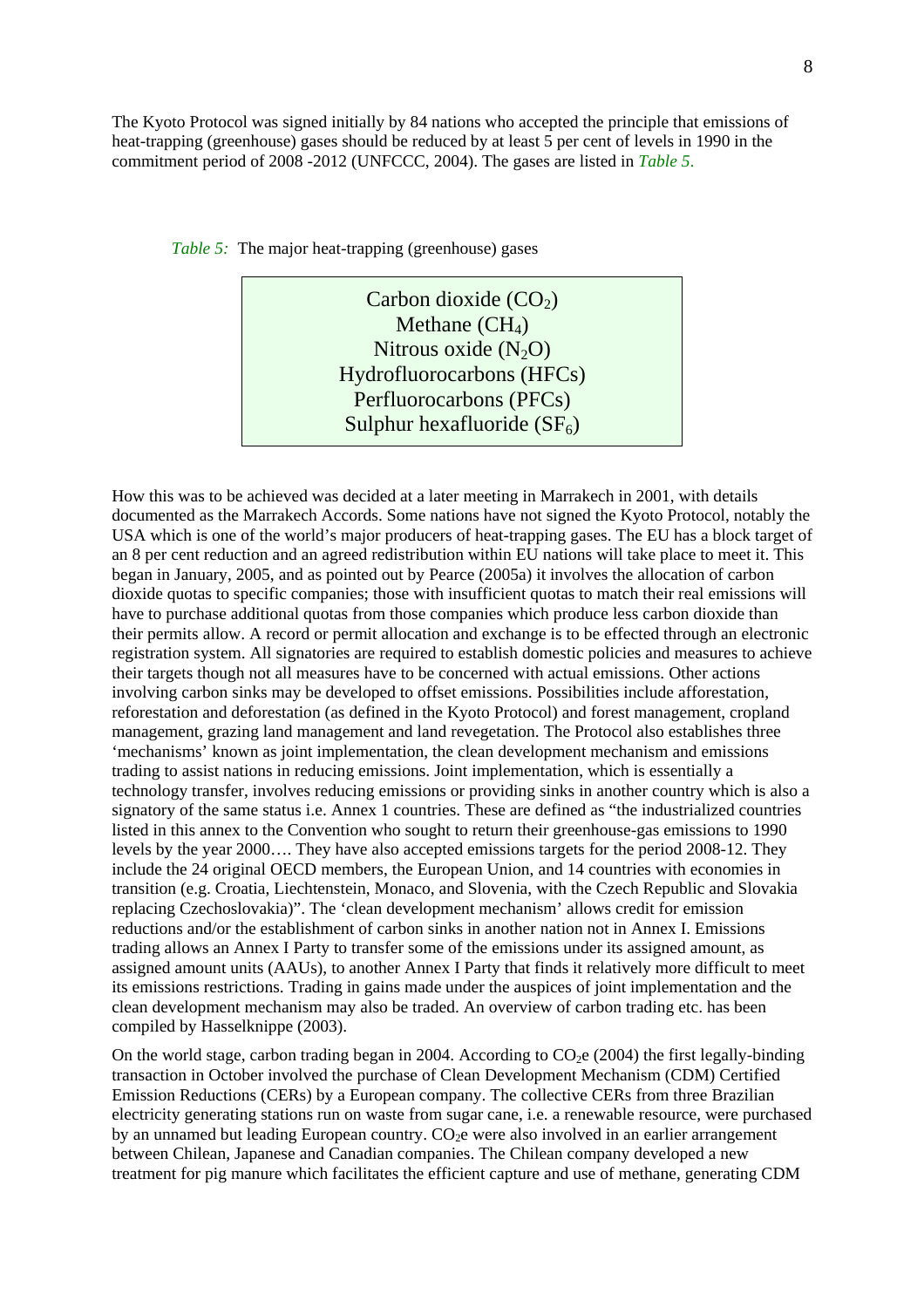credits which were traded with two leading electricity generation companies in Canada and Japan. Already several companies have been established to facilitate carbon trading, e.g. Point Carbon, which describes itself as "the leading global provider of independent analysis, news, market intelligence and forecasting for the emerging carbon emission markets" (Point Carbon, 2004).

# 2.3 The politics of biodiversity

The use, misuse, monitoring and preservation of biodiversity have become mainstream foci of political interest since the UNCED in 1992 though biodiversity has always been political because it is a resource which has facilitated human development. Moreover many countries had formal systems for nature conservation in place long before UNCED in 1992. However, concerns about the loss of natural ecosystems, especially forests (see Mannion, 2002), high rates of species extinction and the recognition that climate and world ecosystems are closely linked, culminated formally in the Convention on Biological Diversity (CBD) signed at UNCED in 1992 (see *Table 2*). This was the first international treaty to address conservation of biological diversity worldwide. It was signed by 150 government leaders with the prime objective being the implementation of Agenda 21. It stresses that to stem the losses of biodiversity three major factors must be considered: the conservation of biodiversity, sustainable use of its components and equitable sharing of benefits derived from its use (for details see Convention on Biodiversity, 2004). An important element of the CBD is the Protocol on Biosafety which was signed in 200 at Cartagena. Its objective is to protect biological diversity from the potential risks posed by living modified organisms created through applications of modern biotechnology. One aspect of the protective framework involves the adoption of the precautionary principle through the use of the 'advance informed agreement' (AIA) procedure for ensuring that countries are provided with the information necessary to make informed decisions before agreeing to the import of such organisms. A further aspect is the establishment of a Biosafety Clearing-House as a forum for the exchange of information on living modified organisms and to facilitate the implementation of the Protocol through the provision of information.

The Conference of the Parties (COP) has established seven thematic programmes with 16 crosscutting issues, as listed in *Table 6.* These reflect endangered environments and their organisms in conjunction with issues which influence most, if not all, of these environments and which reflect connections between them. In terms of action, programmes operate at national level with responsible bodies filing reports to the CBD (these are available at CBD, 2004). The goals are stated in the strategic plan, the primary objective of which is to curtail the loss of biodiversity.

*Table 6:* Details of the Convention on Biological Diversity (based on CBD, 2004).

#### **THEMATIC PROGRAMMES:**

- 1. Agricultural biodiversity
- 2. Dry and sub-humid lands biodiversity
- 3. Forest biodiversity
- 4. Inland waters biodiversity
- 5. Island biodiversity
- 6. Marine and coastal biodiversity
- 7. Mountain biodiversity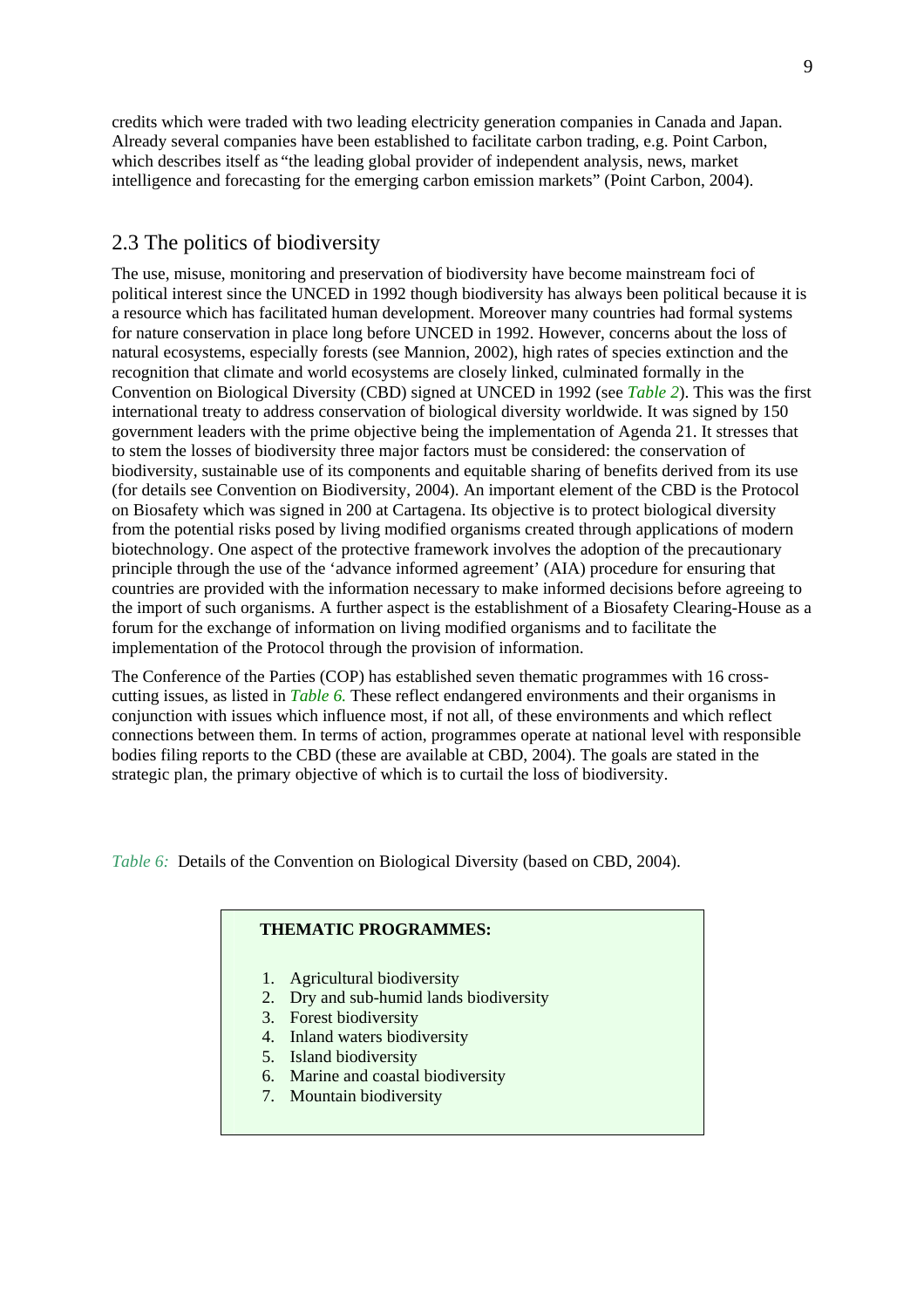#### **CROSS-CUTTING ISSUES:**

- 1. Access to genetic resources & benefit sharing
- 1. Alien species
- 2. Traditional knowledge, innovations and practices
- 3. Biological diversity & tourism
- 4. Climate change & biodiversity
- 5. Economics, trade & incentive measures
- 6. Ecosystem approach
- 7. Global strategy for plant conservation
- 8. Global taxonomy initiative
- 9. Impact assessment
- 10. Indicators
- 11. Liability & redress
- 12. Protected areas
- 13. Public education & awareness
- 14. Sustainable use & biodiversity
- 15. Technology transfer & co-operation

The mission statement is given below**.** The targets and indicators identified in the CBD are based on material prepared by the Subsidiary Body on Scientific, Technical and Technological Advice (SBSTTA) and the COP , including the deliberations of a meeting on the '2010 Global Biodiversity Challenge' in 2003 in London.

> Parties (are required to) commit to a more effective and coherent implementation of the three objectives of the Convention, to achieve by 2010 a significant reduction of the current rate of biodiversity loss at the global, regional and national level as a contribution to poverty alleviation and to the benefit of all life on Earth.

The UNCED in 1992 also prompted new initiatives on conservation by individual governments. In the EU, for example, the UNCED principles of sustainable development were adopted within existing conservation strategies which focus on the Birds Directive of 1979 and the Habitat Directive of 1992, and new goals were established through Natura 2000. This is the creation of an EU-wide network of sites for protection, called Special Protection Sites (SPAs) and Special Areas for Conservation (SACs) which are considered to be 'type' sites for specific natural features. In the UK, for example, some 237 SPAs have been designated, amounting to 1.25 million hectares, along with 567 SACs, amounting to 2.16 million hectares (Department for Environment Food and Rural Affairs (DEFRA), 2004). In the EU seven biogeographic zones have been designated with the Continental and Atlantic zones being the most extensive. According to Europa (2004) recent developments involve "the decision to include more than 7,000 nature sites in the Atlantic and Continental regions of the EU in the network. The 197 animal species, 89 plant species and 205 habitats covered are scientifically considered of European importance. This means that their protection must be enhanced to preserve valuable biodiversity in Europe. Species such as the wolf, the otter, the salmon as well as certain coastal lagoons and river systems are part of the lists, which cover most of the EU's territory (France, Germany, Belgium, the Netherlands, Italy, UK, Sweden, Austria and Denmark)".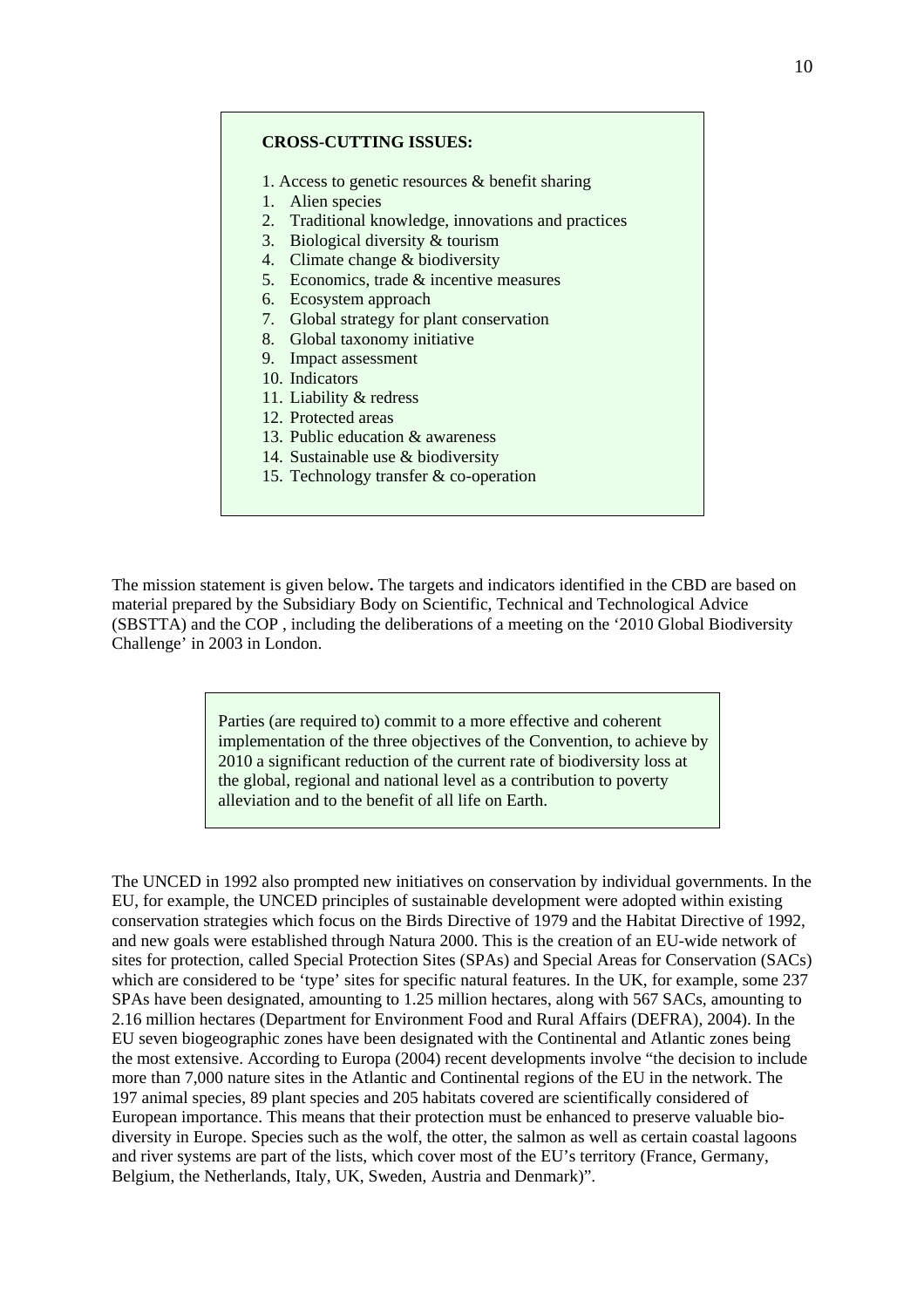The Statement on Forest Principles made at the UNCED in 1992 (see *Table 2*) also concerns biodiversity. While this statement (see UN, 1992, for the full text) recognizes the right of individual nations to exploit their own forest resources they are urged to develop sustainable use, trade and conservation policies. Such policies should include afforestation and tree planting. The statement also recognizes the universal value of forests in environmental processes, heritage, history and culture and that the sustainable use of forests will require sustainable patterns of production and consumption at a global level. However admirable these principles are, forest demise continues at alarming levels and the UNCED declaration is more a statement of good will or advice than a mechanism for conservation.

#### 2.4 Trade

Since prehistoric communities exchanged resources, trade has always been important as an instrument of carbon domestication. Moreover, the spread of agriculture and the expansion of Europe stimulated trade, much of which involved carbon-based commodities such as crops and animal products. More recently, trade in coal, oil and natural gas represents substantial flows of carbon worldwide. Consequently, the economics of trade influence carbon flows and the economics of trade are determined to a large extent by trading agreements at regional, national or international level. While a full appraisal of past and present trade arrangements and agreements is beyond the scope of this book, it is nevertheless important to consider some of the practices in operation today. Not only do such practices influence carbon flows worldwide but they also influence overall development through the placing of controls on the flows of cash. Amongst the most recent and important trade agreements are the General Agreement on Tariffs and Trade (GATT) and the World Trade Organization (WTO). There are also a number of regional trading arrangements such as those of the European Union and the North American Free Trade Agreement (NAFTA).

The GATT came into existence in the years immediately after World War II through the desire of governments to liberalize trade. It was first signed in 1947 and came into effect in 1948. Efforts to create an International Trade Organization (ITO) from the more informal GATT in the 1960s and 1970s failed, leaving GATT as the major international agreement on trade. It provides a forum for the promotion of trade and a mechanism for resolving disputes between nations about trade. The former emphasizes free trade through the regulation and reduction of tariffs on traded goods. Since its inception there have been eight rounds of talks, the last and biggest being the Uruguay round between 1986 and 1994. The outcome of these, often acrimonious, deliberations included the reduction of many tariffs by 40 per cent. At the last meeting, which involved 123 countries, the WTO came into existence at the beginning of 1995 to take the place of GATT (see WTO, 2004). Whereas GATT was concerned with trade in goods, the WTO also covers trade in services and intellectual property. The WTO, which is based in Geneva, has adopted rules drawn up under the GATT and since 1994 it has negotiated further agreements. The WTO states that "At its (WTO's) heart are the WTO agreements, negotiated and signed by the bulk of the world's trading nations. These documents provide the legal ground rules for international commerce. They are essentially contracts, binding governments to keep their trade policies within agreed limits. Although negotiated and signed by governments, the goal is to help producers of goods and services, exporters, and importers conduct their business, while allowing governments to meet their social and environmental objectives". Today there are 148 members, of which almost 100 are developing nations.

The scope of the WTO is immense since it deals with trade in all carbon-based commodities to telecommunications and finance. However, there are several underpinning principles on which the WTO operates. These are given in *Table 7.*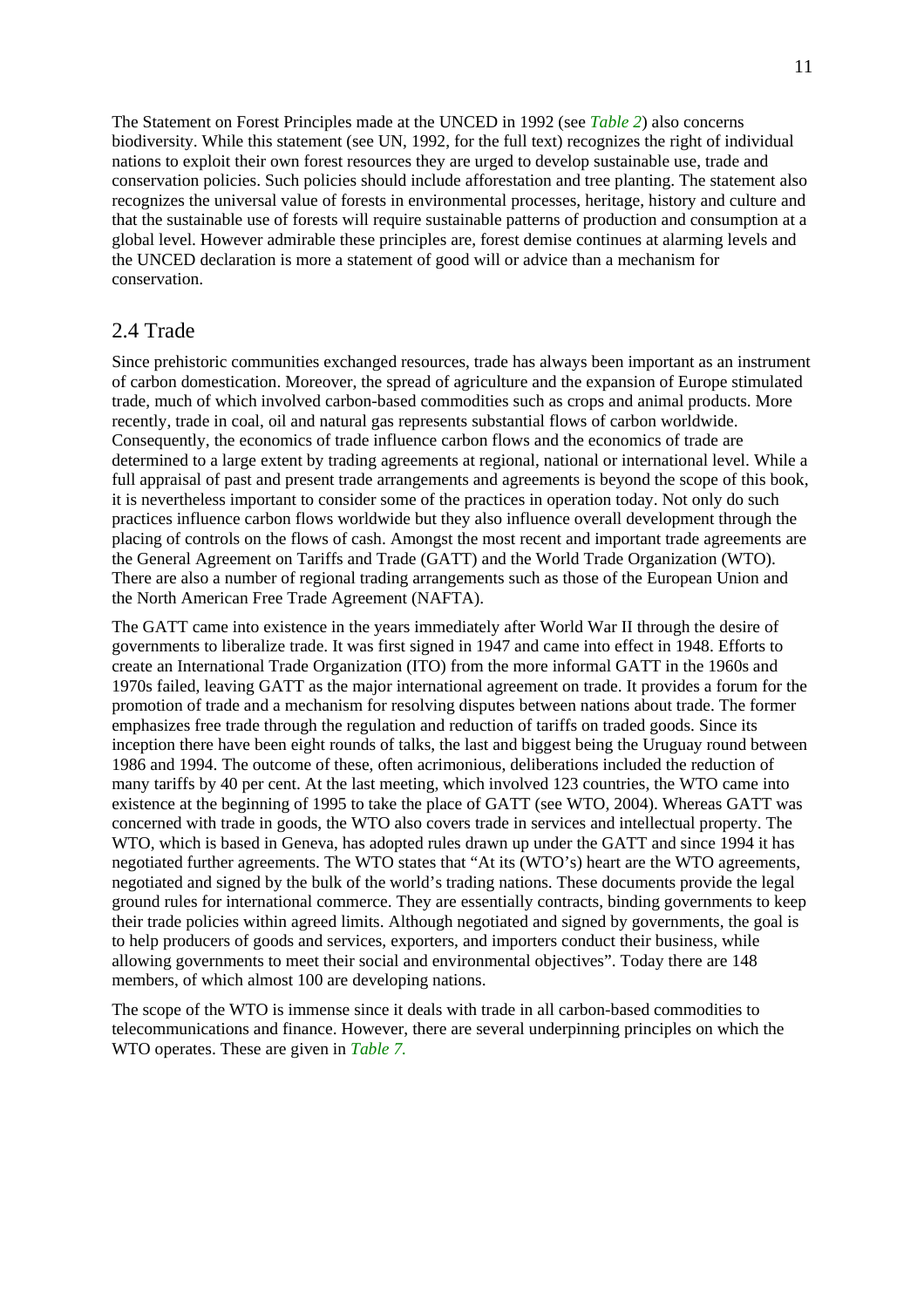*Table 7:* The principles governing the World Trade Organization (based on WTO, 2004)

#### **TRADE WITHOUT DISCRIMINATION**

This comprises two components: most-favoured-nation and national treatment. The most-favoured-nation concept requires equal treatment among trading partners e.g. one customs duty for all.

National treatment: Imported and locally-produced goods/services should receive equal treatment once the former have entered a country.

#### **FREER TRADE THROUGH NEGOTIATION**

Lowering trade barriers, such as duties/tariffs and quotas or bans, is a priority.

# **PREDICTABILITY THROUGH BINDING AND TRANSPARENCY**

The clear statement and maintenance of trade conditions is important because it provides a stable and predictable trading environment. WTO negotiates 'bindings' i.e. commitments to trade specific commodities under clearly stated conditions such as ceilings on customs tariffs. The Uruguay talks increased considerably the number of binding agreements. In agriculture 100% of products have bound tariffs and thus a more secure trading environment for producers and consumers is created.

#### **PROMOTING FAIR COMPETITION**

WTO's rules promote fair trade which may not always be free trade (see mostfavoured-nation etc above). They also cover dumping , i.e. low cost export to win markets, for which compensation may be required.

#### **ENCOURAGING DEVELOPMENT AND ECONOMIC REFORM**

The stability and predictability of trade encourage liberalization which contributes to development. For developing nations there is a transitional period to implement WTO rules and 'special' trading conditions may be implemented to assist developing nations.

The WTO has received much criticism, and attempts to disrupt its meetings have been made by protesters against globalization. It is accused of not encouraging global justice because of the special pleading and lobbying by powerful nations to operate protectionist policies.

There are also a number of regional trading blocs which are essentially customs unions. The objective, like that of the WTO, is to stimulate trade and thus assist development. There are four types of trading blocs, brief descriptions of which are given in *Table 8*.

*Table 8:* Types of trading blocs (based on BizEd, 2004).

#### **FREE TRADE AREAS**

Constituent sovereign nations trade freely with each other, so all have favoured-nation-status (see text on WTO) but they exercise individual trade barriers with nations outside the free trade area. Example: North American Free Trade Agreement (NAFTA)

#### **CUSTOMS UNIONS**

Constituent nations do not have complete control over trade policy but are bound by some level of common policy. They have a common external tariff with nations outside the agreement. The European Union (EU) is a customs union.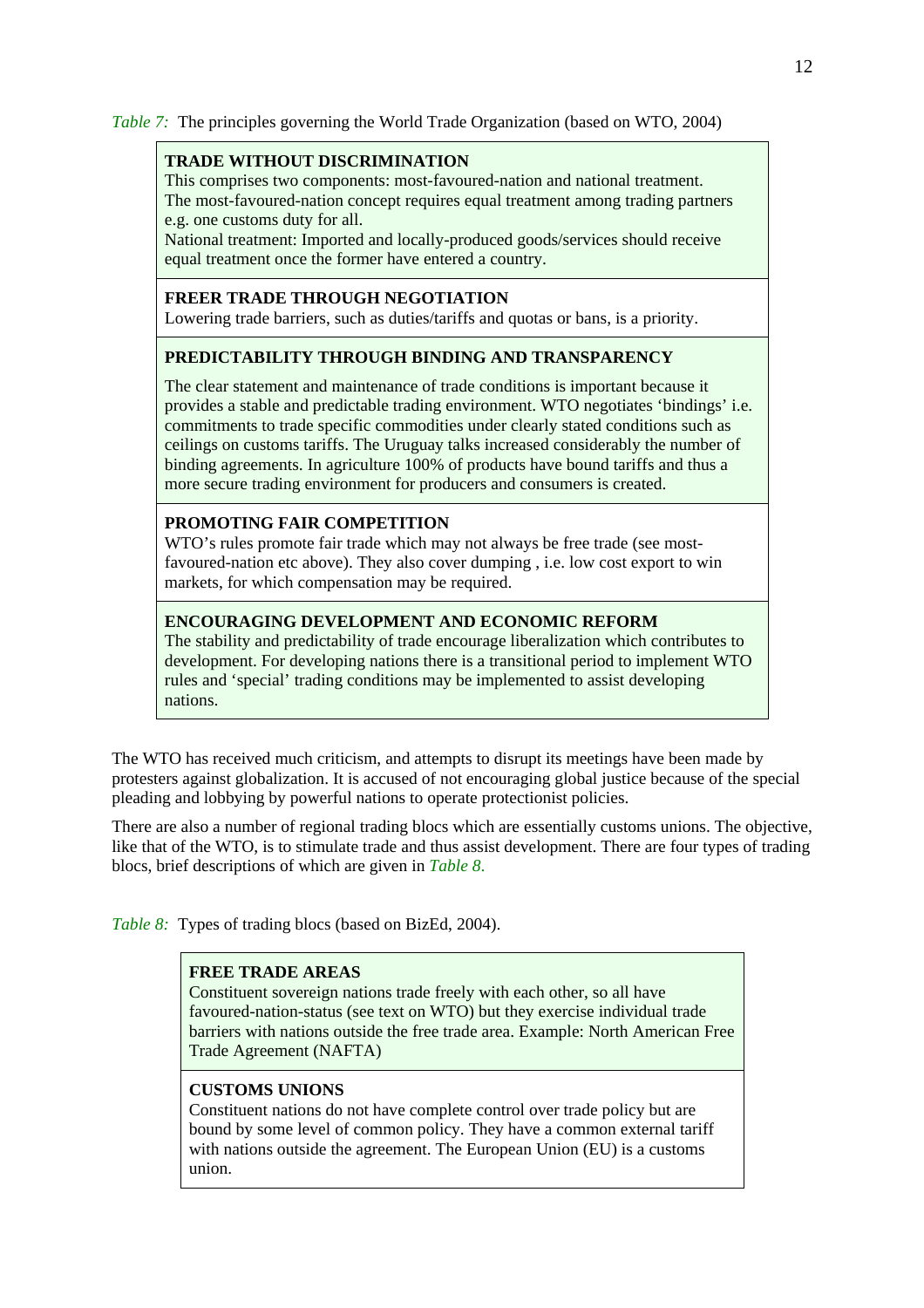#### **COMMON MARKETS**

Common markets are customs unions plus unrestricted movement of capital and labour between members. Mercosur, comprising Argentina, Brazil, Paraguay and Uruguay is an example.

#### **ECONOMIC UNIONS**

Economic unions are common markets with more integration and common policies such as the Common Agricultural Policy (CAP) of the EU. There is also a common currency and exchange rate for most members.

There are many different trade blocs, as documented by the World Bank (2001) but the largest and most influential are the European Union (EU), the North American Free Trade Agreement (NAFTA), the Mercado Comun del Cono Sur (MERCOSUR) also known as Southern Common Markets (SCCM), and the Association of Southeast Asian Nations (ASEAN). A more comprehensive list is given in *Table 9.*

*Table 9:* The major trade bloc groups (based on World Bank, 2001).

| Andean Community (CAN)                                                                                                    |  |
|---------------------------------------------------------------------------------------------------------------------------|--|
| Asia-Pacific Economic Cooperation (APEC)                                                                                  |  |
| Association of Southeast Asian Nations Free Trade Area (AFTA)                                                             |  |
| $ASEAN + 1$ (Mainland China) Free Trade Area                                                                              |  |
| Caribbean Community and Common Market (CARICOM)                                                                           |  |
| Central European Free Trade Agreement (CEFTA)                                                                             |  |
| Closer Economic Partnership Arrangement (CEPA) between Hong Kong,<br>Macau and Mainland of the People's Republic of China |  |
| East African Economic Community (EAEC)                                                                                    |  |
| Economic Community of West African States (ECOWAS)                                                                        |  |
| European Economic Area (EEA)                                                                                              |  |
| European Free Trade Association (EFTA)                                                                                    |  |
| European Union (EU), formerly the European Community                                                                      |  |
| Mercado Comun del Sur (MERCOSUR or MERCOSUL)                                                                              |  |
| Mercado Comun Centro Americano (MCCA)                                                                                     |  |
| North American Free Trade Agreement (NAFTA)                                                                               |  |
| South Asian Association for Regional Cooperation (SAARC)                                                                  |  |
| Southern African Development Community (SADC)                                                                             |  |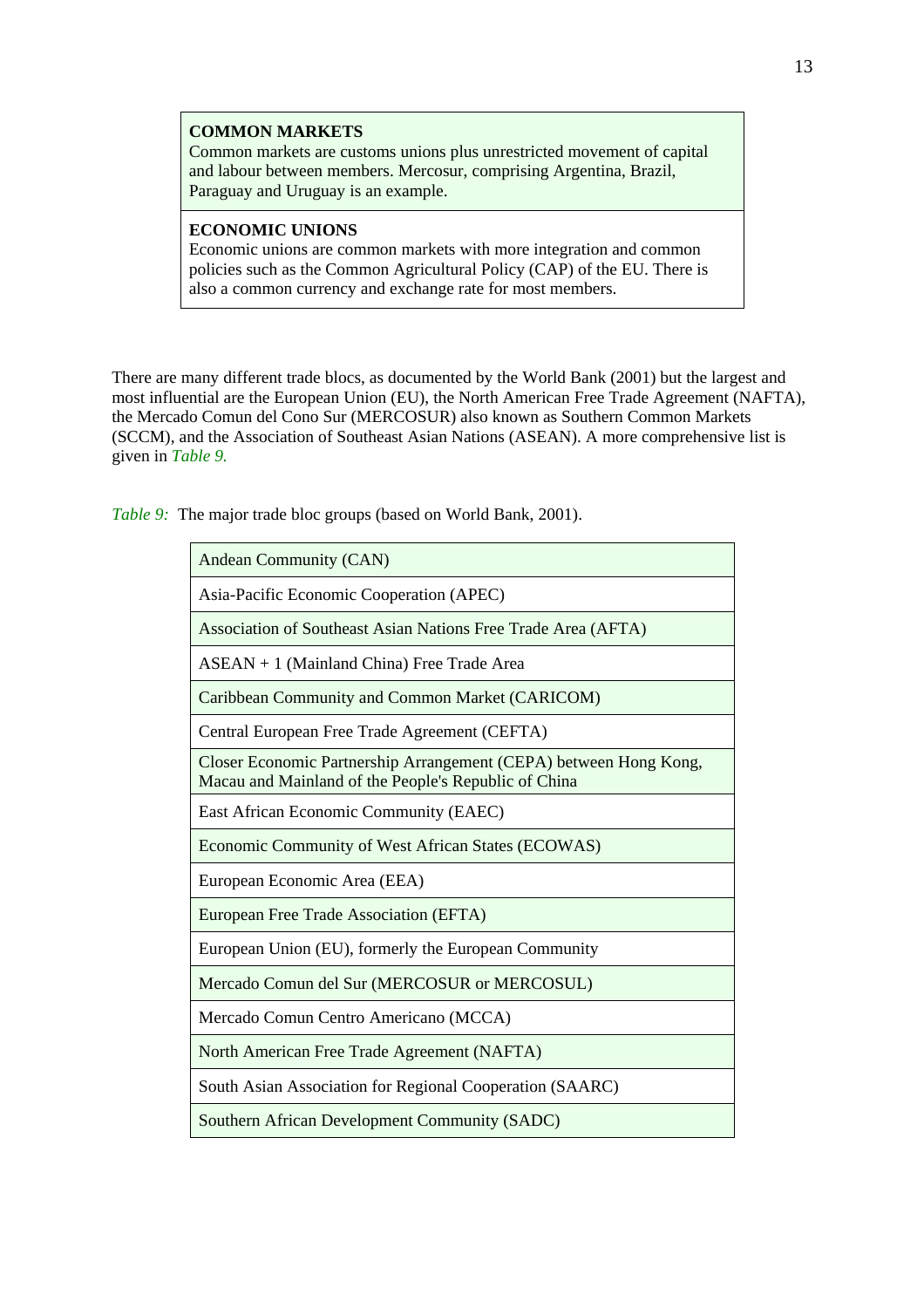There are also proposals for others; for example the former prime minister of Spain has advocated a formal trade agreement, to be known as the Atlantic Economic Association, between Atlantic nations (Aznar, 2004/5). World trade and thus carbon flows are complicated by the financial and development prospects generated by such associations. Add to this the various governmental and non-governmental institutions which influence the use, conservation and trade of all types of biological resources and the picture of carbon movement worldwide is indeed complex.

### 3. Conclusion

This and its companion publications (Mannion, 2005a and b) show that from a fairly slow start some 150 years ago both the appropriation of carbon and its politicization have increased substantially. In particular there has been considerable development of international and national politicization through governmental and non-governmental agencies. This has followed the recognition of environmental and socio-economic problems created by the use of carbon in its many forms, but especially wood, fossil-fuels and food. In this respect the politicization has been reactive rather than proactive, especially in relation to carbon management and conservation. The use of carbon-based resources locally and nationally has given rise to numerous environmental problems which are global/international in their impact and importance. Their management thus requires international action which is only possible through political consensus. The UN-based programmes represent frontline recognition of such problems and their urgency as well as the wherewithal for assembling expert teams to find solutions. Trade necessitates links within the world community and because so many resources are carbon-based it represents carbon flows and their economic consequences with wealth generation and for some but disadvantage for others.

Overall, the domestication of carbon and its environmental impact are highly political and are becoming increasingly politicized. Is there any other way to tackle the global environmental problems created by the domestication of carbon?

#### 4. References

Aznar, J.M. 2004/05. Look West, Europe. *Newsweek* Special Issue, p. 29.

[www.newsweekinternational.com](http://www.newsweekinternational.com/) 

- Convention on Biological Diversity (CBD). 2004**. Convention on Biological Diversity.**  [www.biodiv.org](http://www.biodiv.org/)
- Earth Charter. 2004. **The Earth Charter Initiative.** [www.earthcharter.org](http://www.earthcharter.org/)
- Europa. 2004. **Nature and Biodiversity.** [www.eu.int](http://www.eu.int/)

d'Evie, F. and Glass, S.M. The Earth Charter: an ethical framework for sustainable living. In

- Miller, P. and Westra, L. Eds. **Just Ecological Integrity.** Rowman and Littlefield: Lanham, USA, pp.17-25.
- Farman, J.C., Gardiner, B.G.and Shanklin, J.D. 1985. Large losses of total ozone in Antarctica reveal seasonal ClOx/NO2. *Nature* 315, 207-210.
- Hasselknippe, H. 2003. Systems for carbon trading: an overview. *Climate Policy* 3, Supplement 2, S43-S57.

Intergovernmental Panel on Climate Change. (IPCC) 2004. **About IPCC.** [www.ipc.ch](http://www.ipc.ch/)